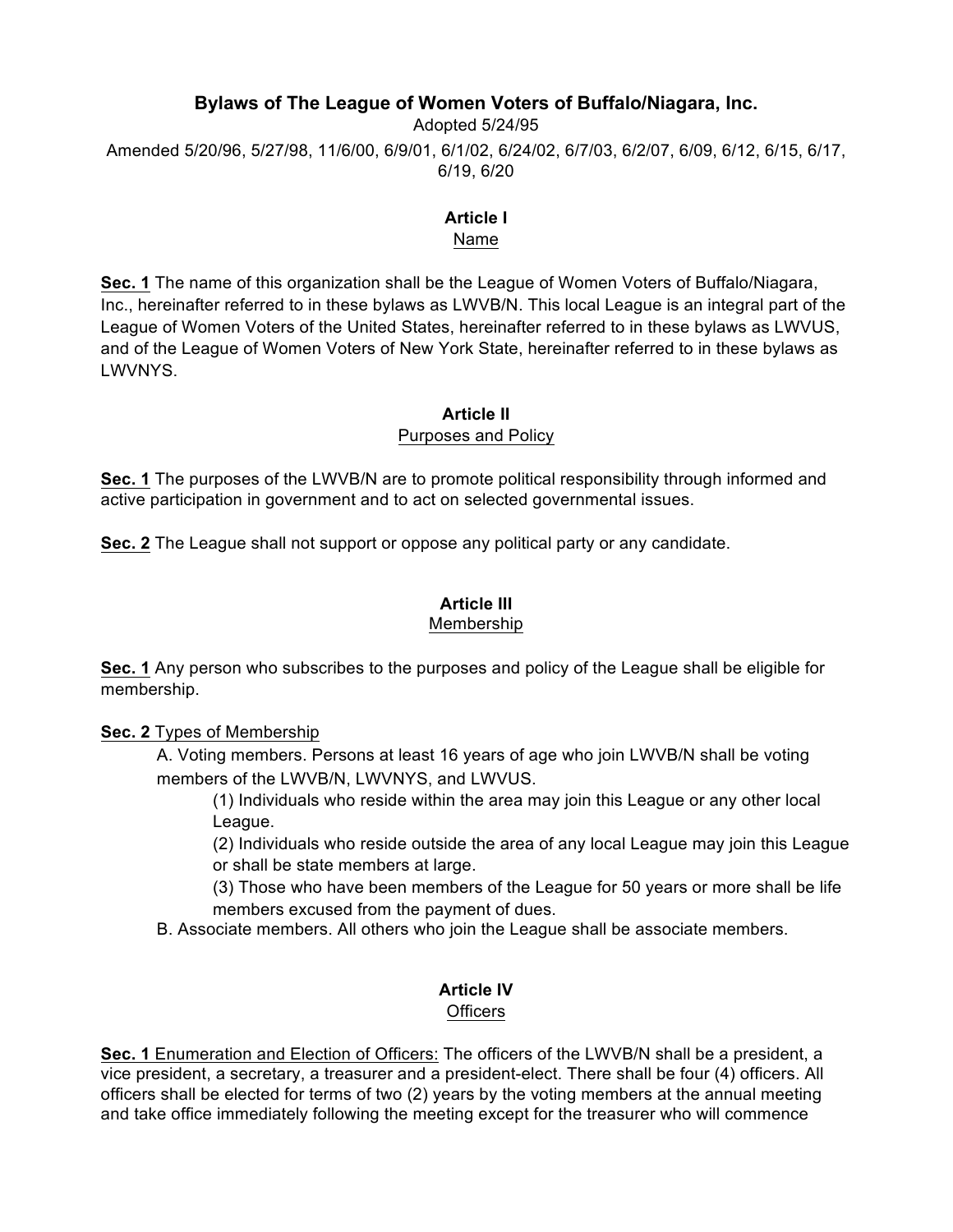duties at the beginning of the fiscal year, the first day of July. The president and the secretary shall be elected in odd-numbered years and the vice president and the treasurer shall be elected in even-numbered years. A president-elect may be elected by the membership or appointed by the board of directors for a one-year (1-year) term in an even-numbered year that coincides with the final year of a presidential term. The president-elect shall serve as president for the two years following that year.

In the event that no one accepts the presidency, the board shall divide the responsibilities of the president among its members who will then comprise the board leadership team. It may change the number of officers, but will not affect the total number of board members. Leadership team members will serve for one year at a time and may be appointed again. In the following evennumbered year, a president may be elected for a one-year term.

**Sec. 2** President: The president or members of the leadership team shall have such powers of supervision and management as customarily pertain to the office; shall preside at all meetings of the organization and the board, or designate another person to do so; shall be, ex officio, a member of all committees except the Nominating Committee; may sign or endorse checks, drafts and notes in the absence of the treasurer; and shall perform such other duties as the board may direct. In the event of the absence, disability, resignation or death of the president, the presidentelect or vice president shall assume the office. If neither the president-elect nor vice president is able to serve as president, the board shall fill the vacancy from among the elected directors.

**Sec. 3** Vice President: The vice president shall perform such duties as the president and the board shall direct.

**Sec. 4** Secretary: The secretary shall keep minutes of the meetings of the membership and of the board. The secretary shall notify all officers and directors of their election and shall sign with the president all contracts and other instruments when so authorized by the board and shall perform such other duties as the president and the board shall direct.

**Sec. 5** Treasurer: The treasurer shall collect and receive all moneys due, be the custodian of these moneys, deposit them in a financial institution designated by the board, and disburse the same only upon the order of the board. The treasurer shall present written reports to the board at regular meetings and an annual report to the annual meeting. The treasurer shall deliver the books to a board-appointed auditor no later than one month after the close of each fiscal year.

**Sec. 6** President-Elect: The president-elect shall work with the president in her/his final year as board president to learn the president's job. At the end of that year, the president-elect shall be elected for a full two-year term as president.

# **Article V**

## Board of Directors

**Sec. 1** Number, Manner of Selection and Term of Office: The board of directors shall consist of officers of the LWVB/N, up to seven (7) elected directors and not more than four (4) appointed directors. Up to four (4) directors shall be elected by voting members at the annual meeting in oddnumbered years, and up to three (3) directors shall be elected by voting members at the annual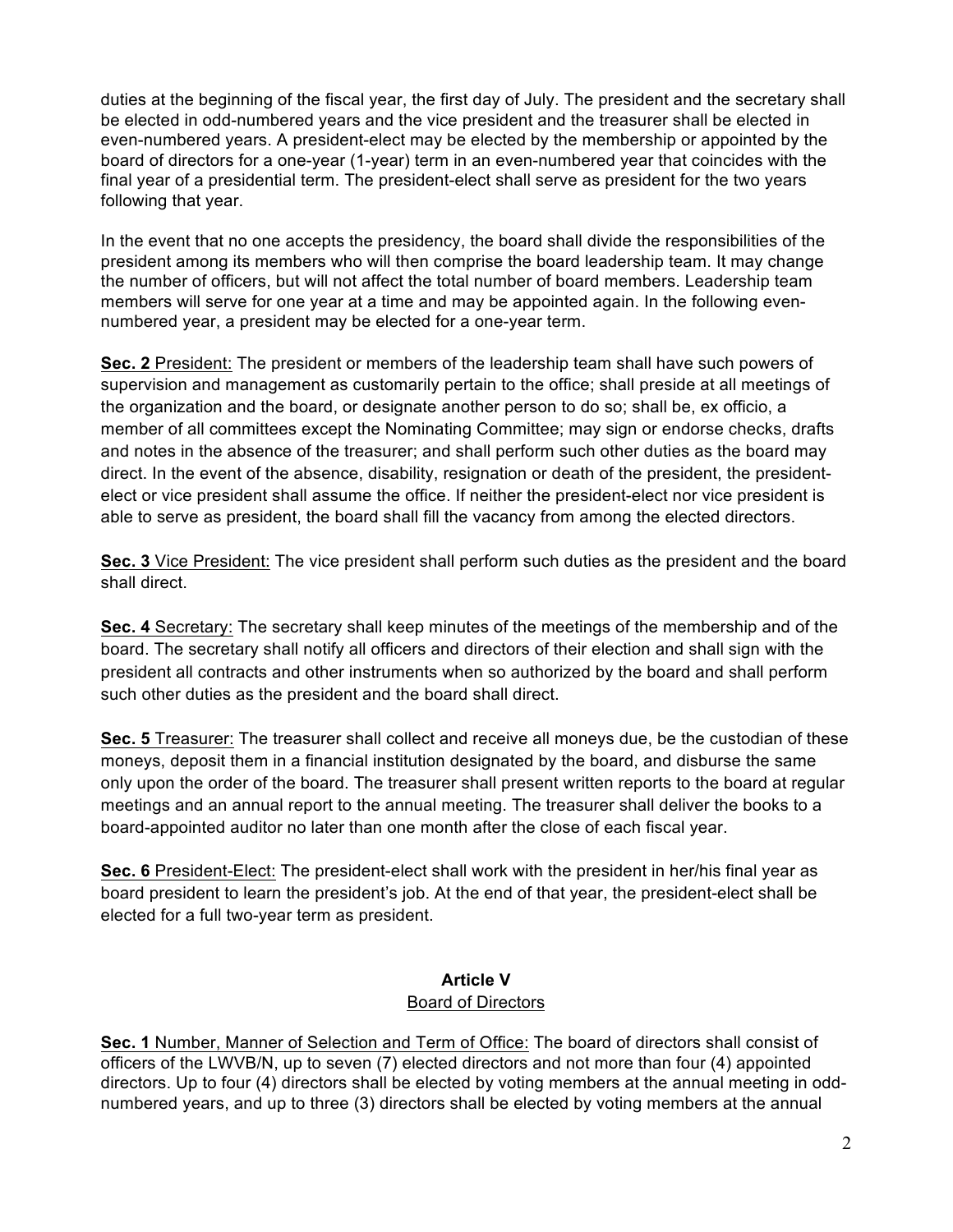meeting in even-numbered years. Elected directors shall serve for terms of two (2) years and shall take office immediately following the meeting. The officers and elected directors shall appoint directors, not exceeding four (4), as they deem necessary to carry on the work of the LWVB/N. The term of office of the appointed directors shall be one (1) year or until the next annual meeting. The total number of board members shall not exceed fifteen (15) and should be an odd number. No officer or director shall serve for more than three (3) consecutive two (2) year terms except the president-elect who shall serve for one (1) one-year term as president-elect then automatically be elected to a two-year term as president for a total of three years.

**Sec. 2.** The "entire board" shall consist of the number of directors within the designated range that were elected as of the most recently held election of directors plus the number of directors appointed and serving.

**Sec. 3**: Qualifications: Only a voting member of the LWVB/N may be elected or appointed to serve as a member of the board of directors.

**Sec. 4** Vacancies: Any vacancy other than the president occurring in the board of directors by reason of resignation, death, or disqualification of any member may be filled until the next annual meeting by majority vote of the remaining members of the board of directors. If a board member is absent from three (3) board meetings in one year without excuse, his/her position shall be deemed vacant.

**Sec. 5** Power and Duties: The board of directors shall have full charge of the property and business of the organization with full power and authority to manage and conduct same, subject to the instructions of the general membership. It shall plan and direct the work necessary to carry out the program as adopted by the national convention, the state convention and the annual meeting. The board shall create and designate such special committees, as it may deem necessary.

**Sec. 6** Meetings: There shall be at least six (6) regular meetings of the board of directors annually. The president may call special meetings upon the written request of four (4) of the members of the board.

**Sec. 7** Quorum: A majority of the members of the board of directors shall constitute a quorum. A majority in attendance at any board meeting shall, in presence of a quorum, decide its action.

**Sec. 8** Action of Board: Any action required or permitted to be taken by the board or any committee thereof may be taken without a meeting if all members of the board or the committee consent to the adoption of a resolution authorizing the action. Such consent may be written or electronic. If written, the consent must be executed by the director by signing such consent or causing his or her signature to be affixed to such consent by any reasonable means including, but not limited to, facsimile signature. If electronic, the transmission of the consent must be sent by electronic mail and set forth, or be submitted with, information from which it can reasonably be determined that the transmission was authorized by the director. The resolution and the written consents thereto by the members of the board or committee shall be filed with the minutes of the proceedings of the board or committee.

**Sec. 9:** In the event that the Nominating Committee is unable to recruit two (2) members to fill the president and vice president offices, the Nominating Committee shall recruit two additional members for the board of directors.

.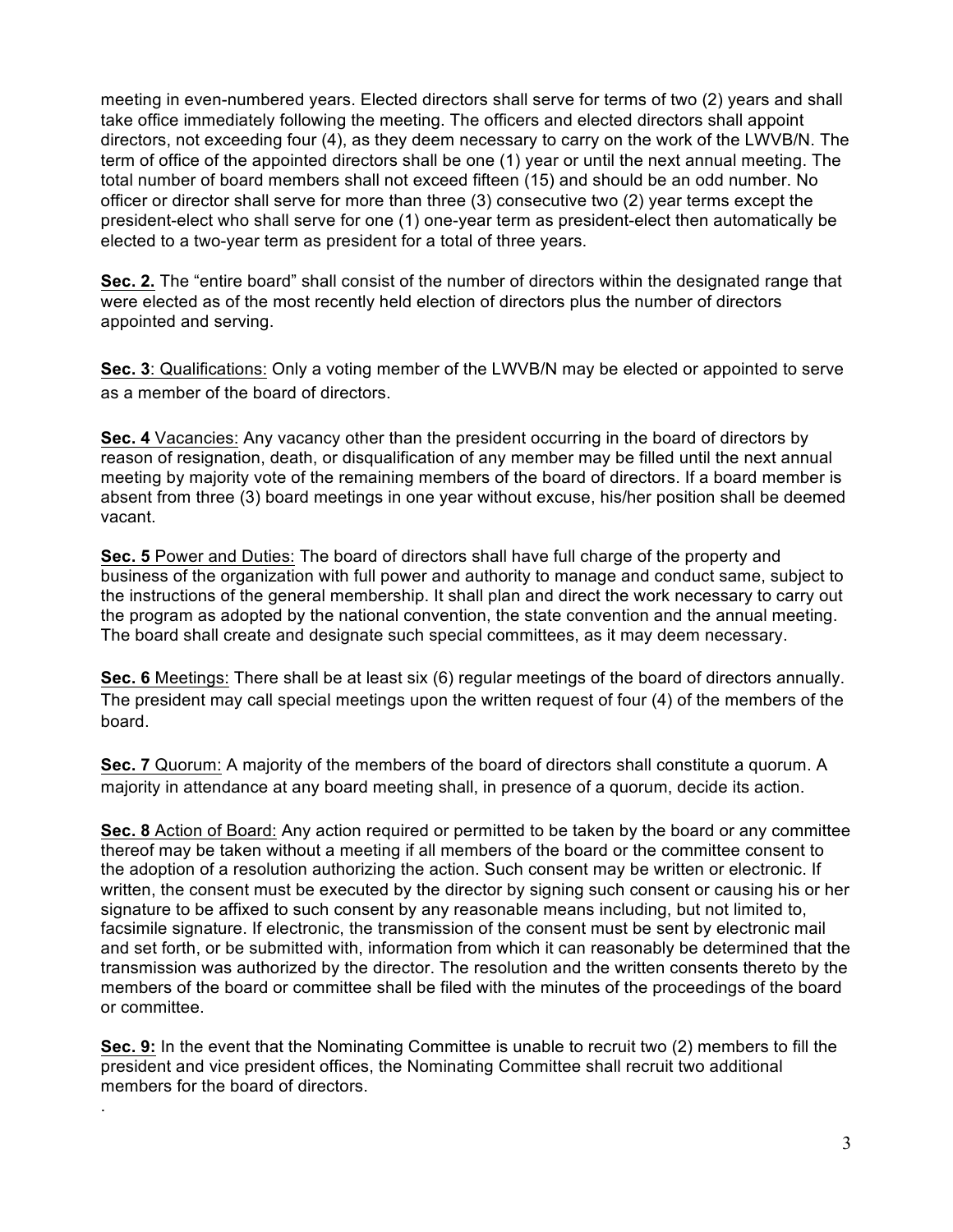## **Article VI Committees**

**Sec. 1** Executive Committee: The board may appoint an Executive Committee of no fewer than five (5) members of the board. The Executive Committee shall exercise such power and authority as may be delegated to it by the board and shall report to the board on all actions taken by it between regular meetings of the board.

**Sec. 2** Budget Committee: A Budget Committee and chair shall be appointed by the board of directors at least four (4) months prior to the annual meeting. The members shall be the treasurer, development chair, voter service chair and at least one member of a committee working on LWVB/N issues. The treasurer shall not be eligible to serve as budget chair. The chair should be an off-board person. The Budget Committee should seek advisement from all committees and from the office manager in preparing the budget.

**Sec. 3** Finance Committee: The LWVBN board of directors has delegated supervisory authority of its financial affairs to the Finance Committee. The Finance Committee will consist of five League members and be chaired by a member of the board, who is not the treasurer. The board president and board treasurer shall be members of the committee. The committee members will serve for one board year and be appointed by the board at its first meeting of each board year.

**Sec. 4** Nominating Committee: The Nominating Committee shall consist of five (5) members. The chair and two (2) members, who shall not be members of the board, shall be elected by the annual meeting. Promptly after the annual meeting, the board shall appoint two (2) of its members to the committee. Board members in the final year of their term may not serve on the Nominating Committee. Vacancies shall be filled by appointment by the board.

**Sec. 5** Program, Issues and Events Committee: The Program, Issues and Events Committee shall review proposed actions and make recommendations to the board for final approval. The committee shall also receive program proposals from the voting members and recommend League program for board approval and for adoption at the LWVB/N annual meeting. The committee shall also propose, schedule and coordinate meetings/events for the LWVB/N and oversee the development of the annual League calendar subject to board approval. Voting members of the committee shall be the committee chair, one representative of each study/action committee and any interested League member. The committee shall meet the week prior to a scheduled board meeting.

**Sec. 6** Membership Committee: The Membership Committee shall oversee the membership records of LWVB/N and shall develop and direct an annual plan for recruitment, participation and retention of members.

**Sec. 7** Voter Services Committee: The Voter Services Committee shall coordinate preparation of the Voters Guide, the conduct of candidate forums, voter services activities and other duties as specified by the board of directors.

**Sec. 8** Ad Hoc Committees: The board of directors may designate and appoint additional committees each of which shall have and exercise the authority of the board of directors in the management of the organization only to the extent specifically authorized by the board of directors and these bylaws. "Committees of the board" are those that may have the power to bind the board within the limitations of New York State Not-for-Profit Corporation Law. These committees must be comprised solely of board members and have at least three (3) members. "Committees of the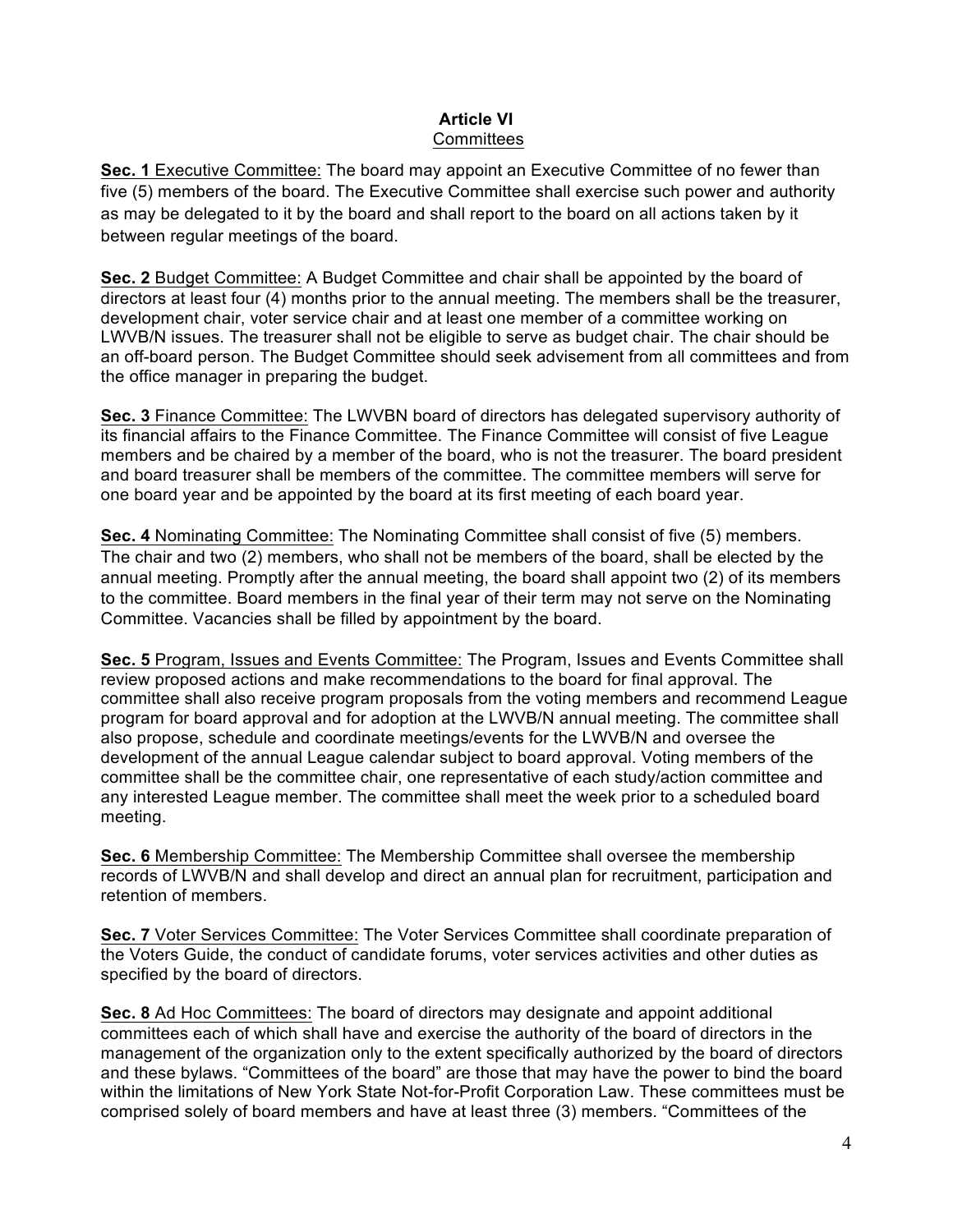corporation" cannot bind the board and may include non-board members. These committees are appointed by the board. Each committee shall consist of at least three (3) directors and such additional members of the organization as are needed to carry out the work of the committee. Each committee created under this section shall select its chair at its first meeting. The board of directors may dissolve any committee created under this section.

**Sec. 9** Limits on Committee Action: No committee created under this article shall have authority as to the following matters:

- A. The submission to members of any action requiring members' approval under the New York Not-for-Profit Corporation Law.
- B. The filling of vacancies in the board of directors or in any committee.
- C. The fixing of compensation of the directors for serving on the board or on any committee.
- D. The amendment or repeal of the bylaws or the adoption of new bylaws.
- E. The amendment or repeal of any resolution by the board that by its terms shall not be amendable or repealable.

#### **Article VII** Financial Administration

**Sec. 1:** The fiscal year of the LWVB/N shall commence on the first day of July each year.

**Sec. 2**: The annual dues for membership shall be determined by adoption of the budget at the annual meeting.

A. Members' annual dues shall be due on the first day of each fiscal year. Any member who fails to pay dues within six (6) months after they become payable shall be dropped from the membership rolls.

B. When two or more members reside at the same address in a common household, full dues shall be paid by the first member and one-half the full dues shall be paid by each additional member.

C. Dues payments or contributions to LWVB/N are not deductible as charitable contributions for federal or state income tax purposes.

**Sec. 3:** A budget for the ensuing year shall be submitted by the board of directors to the annual meeting for adoption. The budget shall include support for the work of the LWVB/N as a whole.

**Sec. 4:** The proposed budget containing the proposed amount of the annual dues shall be presented to the board of directors for review and revision at least two (2) months prior to the annual meeting and be published and sent to all the members at least one (1) month preceding the annual meeting.

**Sec. 5** Distribution of Funds on Dissolution: In the event of a dissolution for any cause of the LWVB/N, all moneys and securities which may at the time be owned by or under the absolute control of the LWVB/N shall be paid to LWVNYS after the board of directors has paid or made provision for the payment of all the liabilities of the LWVB/N. All other property of whatsoever nature, whether real, personal, or mixed, which may at the time be owned or under the control of the LWVB/N, shall be assigned to the LWVNYS.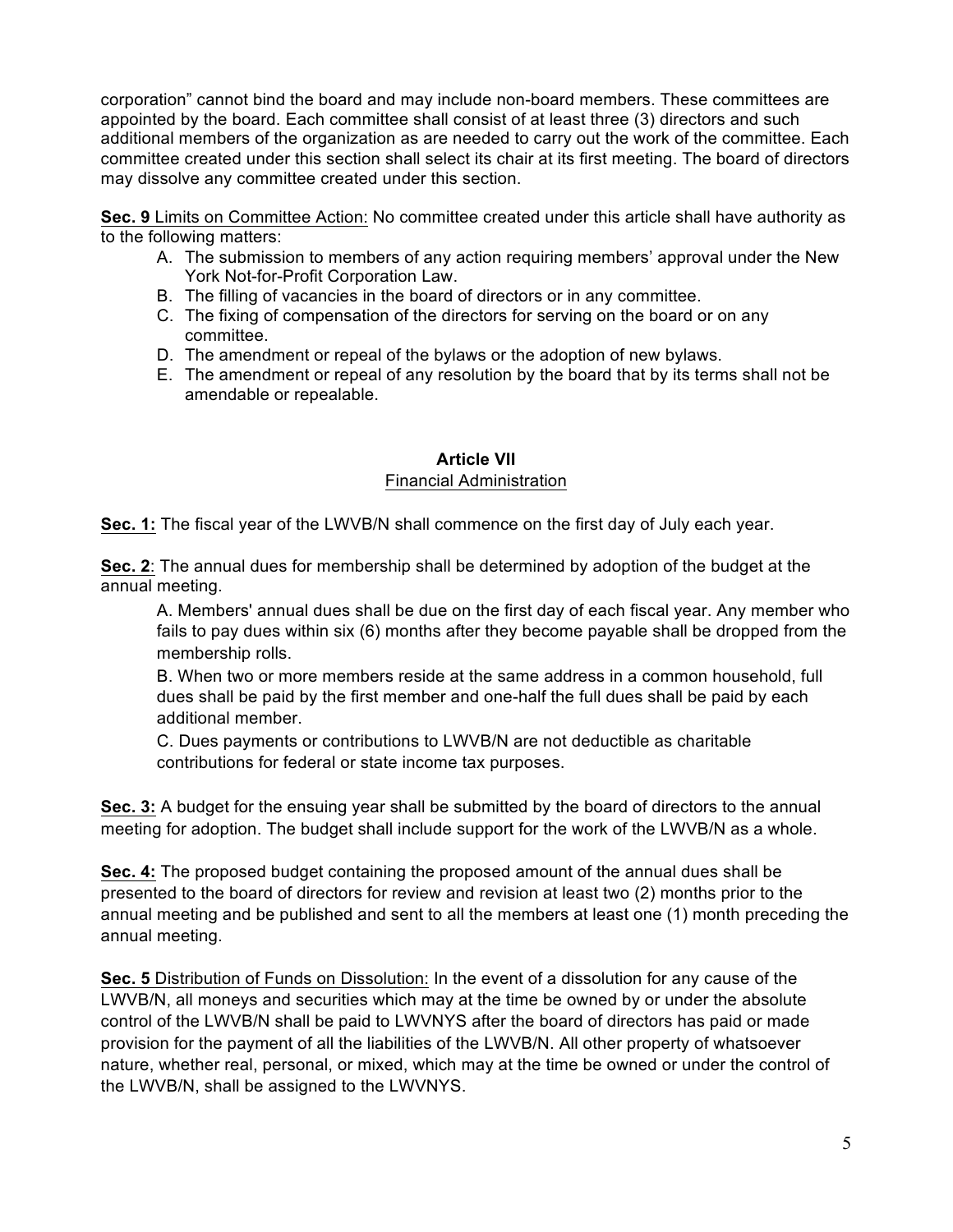## **Article VIII** Meetings

**Sec. 1** General Membership Meetings: There shall be at least one (1) meeting for the total membership each year, which may be the annual meeting. It may be held in person, by videoconference, by conference call, or by any other appropriate means. The time and place shall be determined by the board of directors.

**Sec. 2** Annual Meeting: An annual meeting shall be held within the ninety (90) days prior to the end of the fiscal year, the date and place to be determined by the board of directors.

- A. Call to annual meeting. The call to the annual meeting is to be sent to all members at least one (1) month preceding the annual meeting. The call should include the proposed program and any non-recommended program items, the proposed budget, the report of the Nominating Committee and the report of the Bylaws Committee.
- B. Action of the annual meeting
	- (1) Adopt a local program,
	- (2) Adopt a budget and set the dues for the new fiscal year,

(3) Consider bylaws amendments,

(4) Elect officers, directors, the chair and three (3) members of the Nominating Committee, and

(5) Transact such other business as may properly come before it.

**Sec.3** Special General Meetings: The board shall call a special general meeting upon written request of eleven (11) voting members. Notice of such meetings shall state the purpose of the meeting, and only business related to that purpose may be considered and acted upon.

**Sec. 4** Quorum: Thirty-five (35) voting members or ten percent (10%) of the voting members, whichever is less, shall constitute a quorum at all general meetings.

**Sec. 5** Majority Vote: Majority vote of voting members present shall prevail except where stated otherwise.

## **Article IX**

## Nominations and Elections

**Sec. 1** Report of Nominating Committee: The report of the Nominating Committee, containing its nominations for officers and directors and the chair and two (2) members of the next Nominating Committee, shall be sent to the members one (1) month before the annual meeting. The report of the Nominating Committee shall be presented to the annual meeting. Nominations may be made from the floor immediately thereafter provided the consent of the nominee has been obtained.

**Sec. 2** Elections: Elections shall be by ballot except that if there is only one (1) nominee for an office it shall be by voice vote. A majority vote shall constitute an election.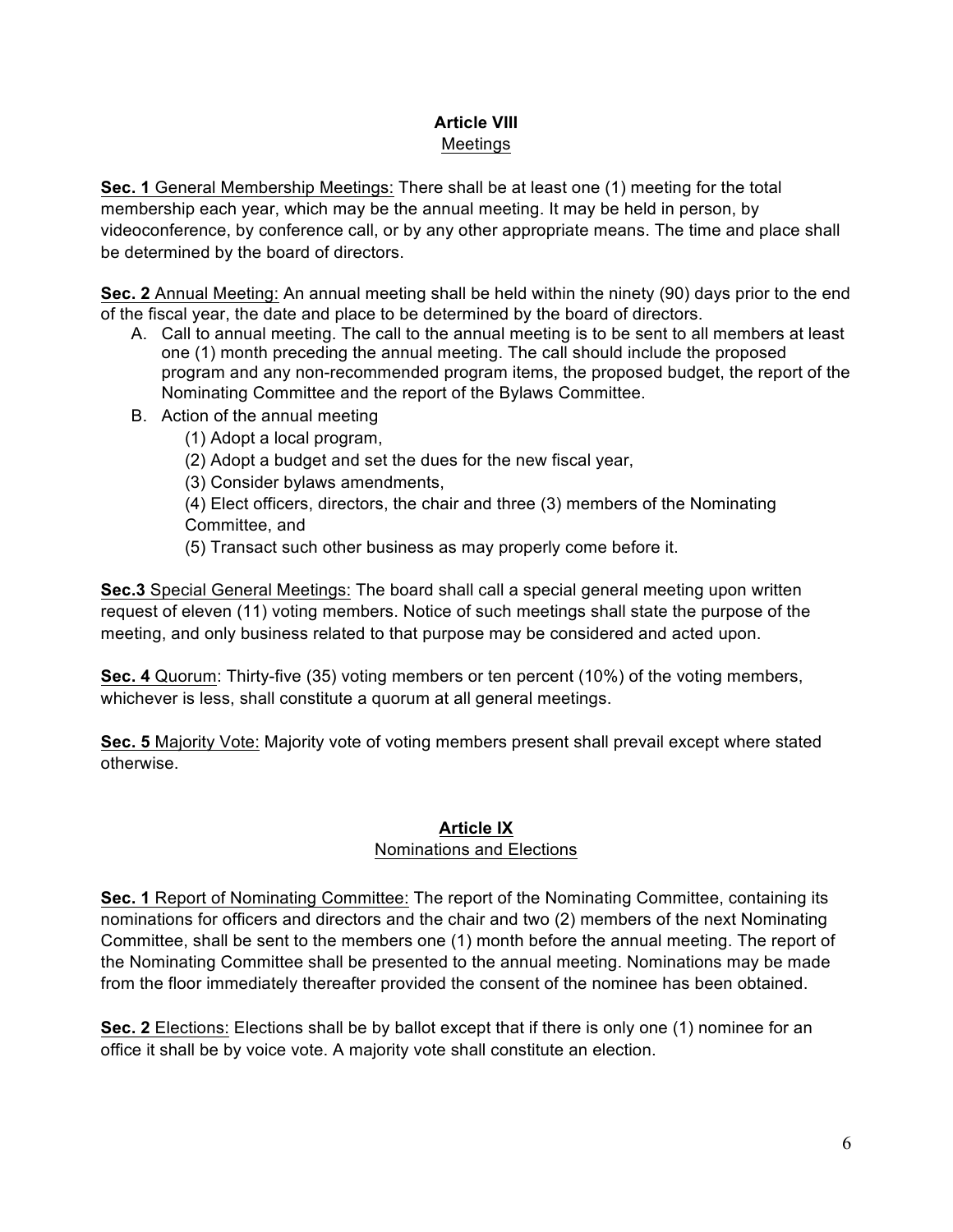## **Article X**

## Program

**Sec. 1** Authorization: The governmental principles adopted by the LWVUS Convention and supported by the League as a whole, constitute the authorization of the national, state and local program.

**Sec. 2** Program: The program of the LWVB/N shall consist of:

- A. Action to implement the principles of the LWVUS.
- B. Those governmental issues chosen for concerted study and action.

**Sec. 3** Adoption of Local Program: The annual meeting shall select program using the following procedures:

A. The board of directors shall consider the recommendations proposed by the voting members and the Program, Issues and Events Committee two (2) months prior to the annual meeting and shall formulate a proposed program.

B. The proposed program and non-recommended program items shall be sent to all members one (1) month before the annual meeting.

C. A majority vote of voting members present shall be required for adoption of the items in the proposed program as presented to the annual meeting.

D. Recommendations for program submitted by members two (2) months prior to the annual meeting but not recommended by the board of directors may be considered by the annual meeting provided that the annual meeting shall order consideration by a majority vote. A majority vote shall then be required to adopt the item.

**Sec. 4** Changes in Program: In the case of unforeseen events of a serious and urgent nature, changes may be made in the program between annual meetings provided that:

A. Information concerning the proposed change is sent to all members at least one (1) month prior to a general membership meeting at which the changes are discussed, and B. The proposed change is voted upon favorably by a majority of members, a quorum being present.

**Sec. 5:** No League committee or member may enter into any agreement or contract without board approval. Only the LWVBN president or treasurer may sign contracts and agreements.

**Sec. 6** Program Action: Members may act in the name of the LWVB/N only when authorized to do so by the board. They may act only in conformity with, and not contrary to, a position taken by the LWVB/N, the LWVNYS, and the LWVUS.

#### **Article XI Conventions**

**Sec. 1** National Convention: The board of directors at a meeting before the date on which the names of delegates must be sent to the LWVUS office shall select delegates to that convention in the number allotted the LWVB/N under the provisions of the bylaws of the LWVUS.